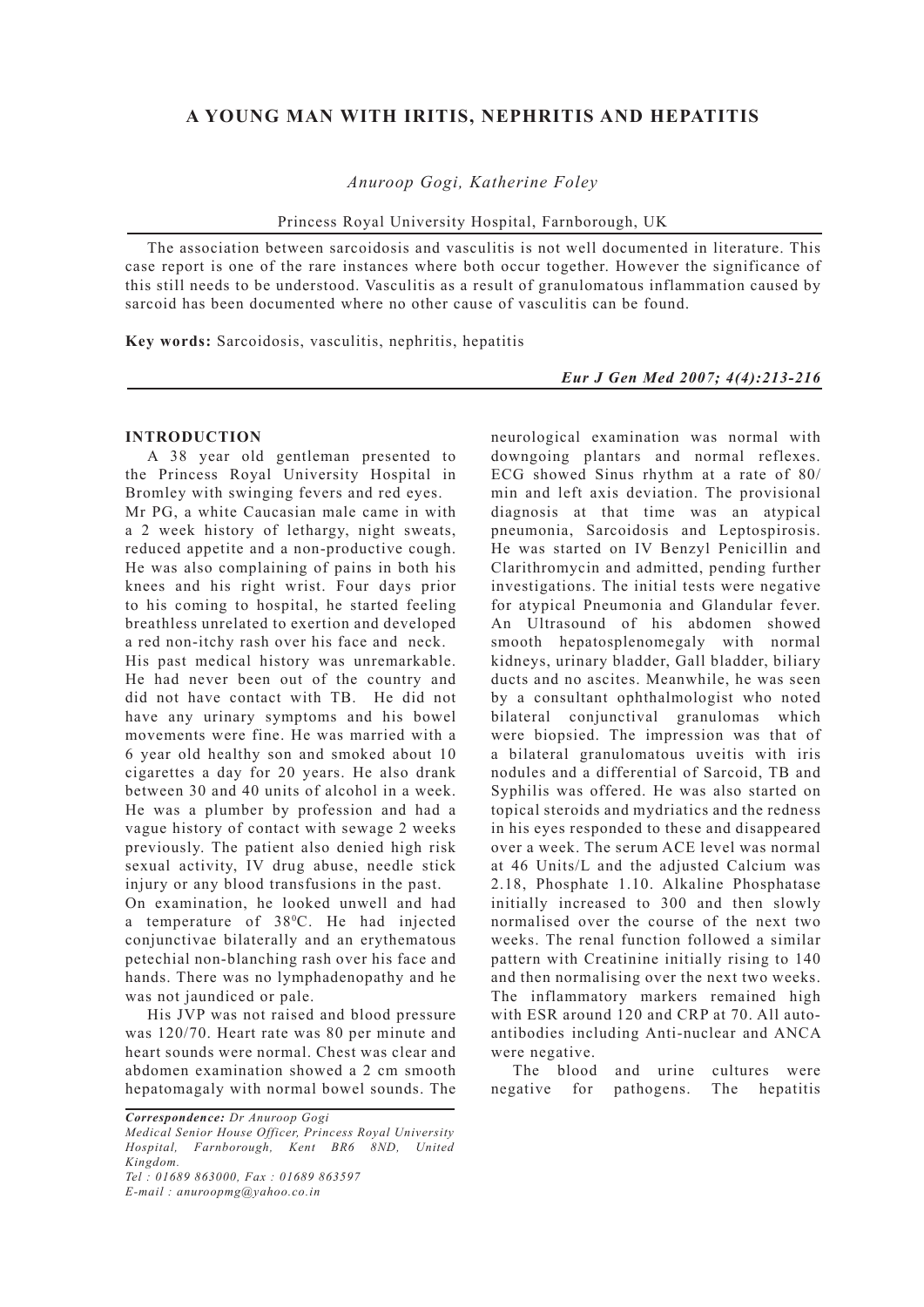| Sodium, mmol/L         | 138 | WCC, $10^9/L$         | 10.0 |
|------------------------|-----|-----------------------|------|
| Potassium, mmol/L      | 4.4 | Neutrophils, $10^9/L$ | 8.1  |
| Urea, $mmol/L$         | 5.5 | Platelets, $10^9/L$   | 284  |
| Creatinine, micromol/L | 113 | Hemoglobin, g/dL      | 12.5 |
| CRP, mg/L              | 209 | ESR, mm/hr            | 84   |
| Bilirubin, micromol/L  |     | Alkaline Phos, U/L    | 131  |
| Total protein, $g/L$   | 75  | GGT, U/L              | 227  |
| Albumin, $g/L$         | 45  | AST, U/L              | 106  |
|                        |     |                       |      |

**Table 1. Admission blood tests**

antibodies and Leptospira antibodies were negative. Conjunctival biopsy showed scattered submucosal aggregates of epitheioid macrophages with occasional giant cells and no evidence of caseation. AAFB staining was negative. The impression was that of noncaseating granulomatous inflammation. A renal biopsy was considered but not done as his renal function had improved by then. He improved clinically and biochemically over two weeks and was then discharged with a plan to get a Gadolinium enhanced MRI of his brain in view of the conjunctival, hepatic and renal abnormalities. The patient was readmitted to hospital about 3 months later. He had come in for an MRI as out-patient when he suddenly developed weakness and numbness of the left side of his body, left facial droop and dysarthria. The symptoms and signs improved over the next 2 days after starting treatment with Gluco-corticoids and a neurological examination the next day

was normal, with flexor plantars and normal reflexes and power. An enhanced MRI scan of brain with an MR Angiogram was carried out as planned. The scan showed multiple abnormal high signal areas in the brain stem, right cerebellar peduncle, both thalami, both lentiform nuclei, both caudate nuclei extending into the corona radiata and right cerebellar hemisphere. Following intravenous Gadolinium, there was enhancement of the lesion in the right cerebellum, right globus pallidus and right corona radiate with rim enhancement of the lesion in left caudate nucleus. The appearances were those of an active cerebral vasculitis. Taking into consideration his clinical history, a differential of Behcet's was offered although its well-known that Behcet's is extremely rare in white Caucasians. The appearances were atypical for Neuro-sarcoidosis. A Lumbar Puncture showed white cell count of 25/cmm, 95 % of them being lymphocytes. Protein





**Figure 1. Chest X-Ray on admission Figure 2. Conjunctival granuloma**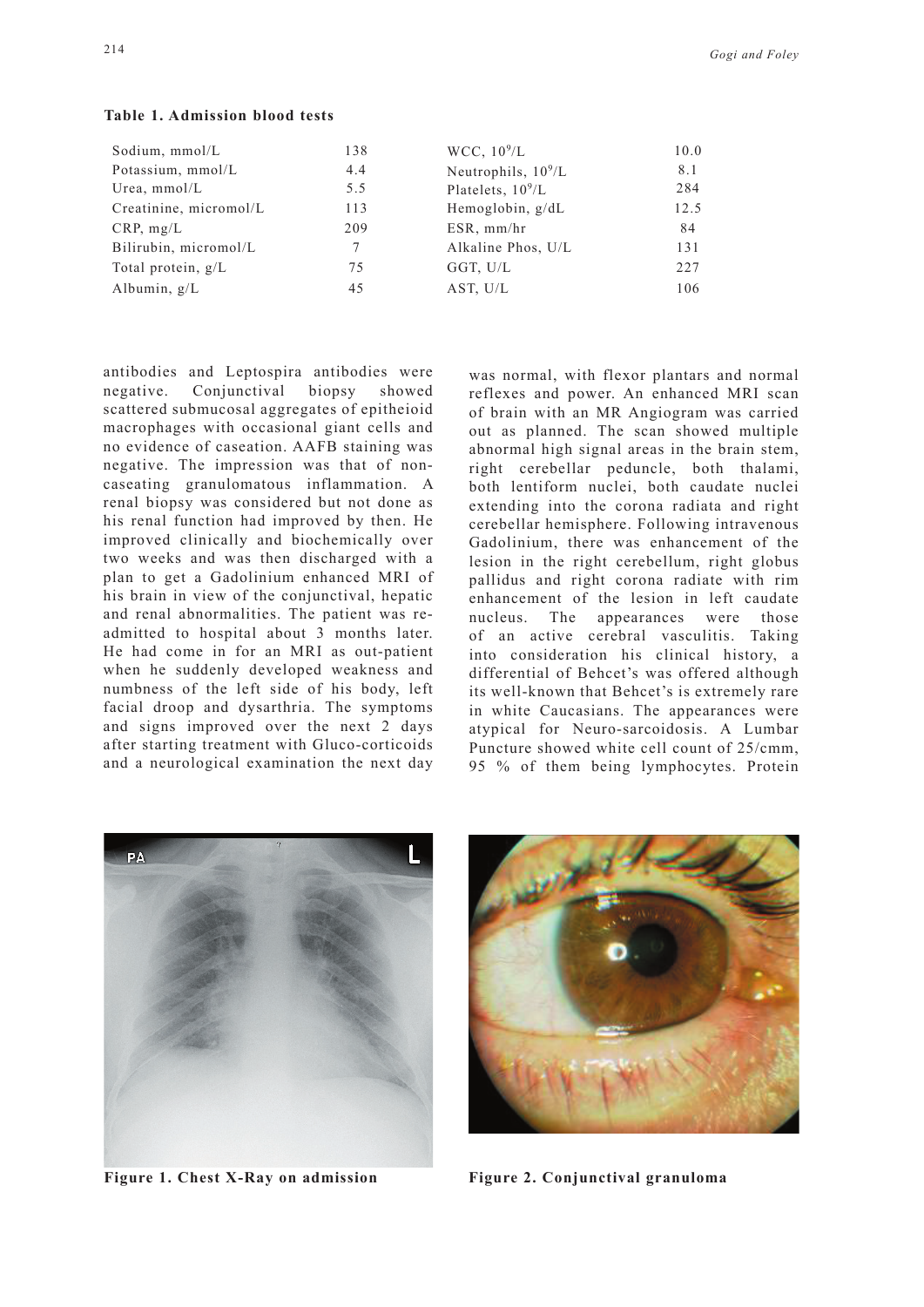

**Figure 3. Contrast-enhanced MRI Brain showing active vasculitis**

content was 0.4 and Glucose was 3.5, plasma glucose being 5.5. A whole body Gallium scan showed slightly increased uptake in the salivary glands and small nodular uptake in the lungs bilaterally.

## **DISCUSSION**

Behcet's can safely be ruled out in this patient. It is extremely rare in white Caucasian males; Pathergy is very hard to miss ( especially with the number of blood tests these patients have ); At least 3 episodes of oral ulceration in a 12 month period are needed for the dignosis of Behcet's ( as per guidelines by the International Behcet study group); Arthritis in Behcet's usually affects the knees and spine; Skin manifestations usually are in the form of Erythema nodosum and papulo-pustular acneiform lesions.

Tuberculosis, although a possibility, is very unlikely. This man presented with a pneumonic illness initially which seemed to get better over 3 weeks. Non-caseating granulomas may be seen in TB but in a relatively young white male who has never been out of Britain and has not had contact with it, TB can affect only if he is severely immuno-compromised. He was fairly well between the two admissions.

Even though such an aggressive form of Neuro-sarcoidosis with a relative paucity of pulmonary manifestations is very rare,the most likely diagnosis in this man is probably

still Sarcoidosis. The chest X-Ray in this article and all his subsequent X-Rays just showed pneumonic consolidation in the right middle lobe without hilar lymphadenopathy or pulmonary infiltrates. His serum ACE and Calcium were normal throughout the course of his illness. However, aggressive forms of sarcoid affecting mainly the lungs, eyes, parotids and the meninges have been noted before. This man's iritis settled almost instantly with steroids. The second admission was for a transient ischemic attack which did not require treatment. Vasculitis is not traditionally a part of Sarcoid, although in this man, vasculitis would certainly explain a lot of things- the rash, the fever, the markedly abnormal inflammatory markers with normal white cell count, renal impairment, neurological symptoms and the MRI findings. The conjunctival granulomas and hepatosplenomegaly are more a manifestation of Sarcoidosis.

This is most probably Sarcoid Vasculitis, a very much under-appreciated and rare appearance of sarcoid disease. There have been 14 studied cases of Sarcoid vasculitis in USA and 8 in UK till 2000. There have been a few case reports linking sarcoid and vasculitis in the past. Our patient differs from them in a few important aspects:

In all patients except one, sarcoid disease manifested many years before the onset of vasculitis; In our patient, the time gap was 3 months.It was noted in the United States that white patients tended to develop both small and large vessel vasculitis and black patients, large vessel vasculitis; Our patient is white and manifested disease only of small vessels

There were also prominent similarities-Response to Gluco-corticoids; Presence of uveitis ( 50% of previous patients with sarcoid vasculitis had uveitis) ; Renal impairment; Neurological signs.

In conclusion, vasculitis seems to be a part of a particularly aggressive form of Sarcoid disease. Even though the actual number of patients with sarcoidosis who manifest vasculitis is small, when it does occur, it causes multiple organ involvement and morbidity.

 The aetiology of Sarcoidosis is unknown at present. Vasculitis, in comparison, is much more studied and documented. There are a wide variety of immuno-inflammatory changes recognised in specific forms of vasculitis such as Takayasu's. The association between Sarcoidosis and vasculitis seems to